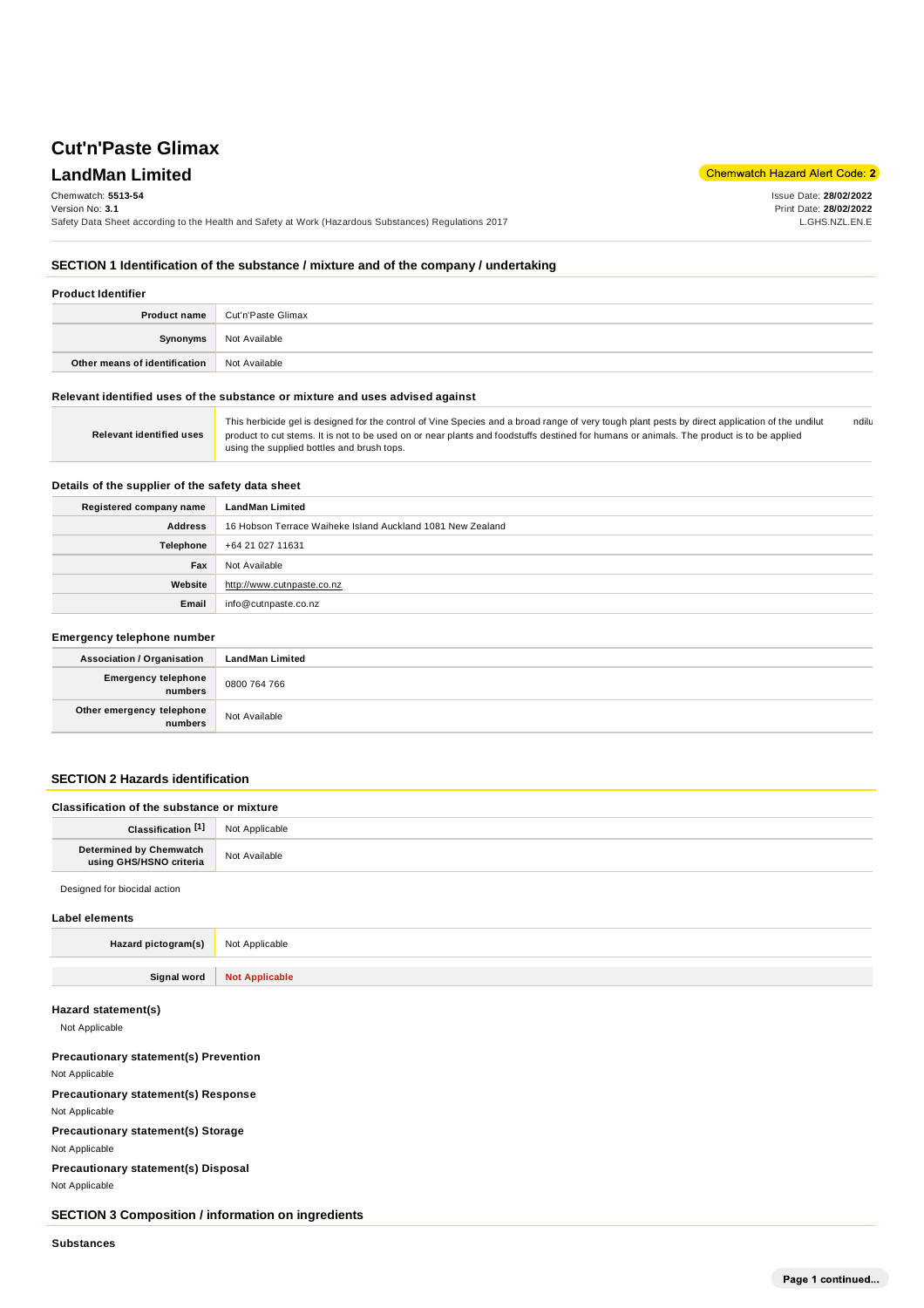See section below for composition of Mixtures

### **Mixtures**

| <b>CAS No</b> | %[weight]                                                                                                                                                                                             | Name                           |
|---------------|-------------------------------------------------------------------------------------------------------------------------------------------------------------------------------------------------------|--------------------------------|
| 38641-94-0    | 40                                                                                                                                                                                                    | glyphosate isopropylamine salt |
| 7732-18-5     | >30                                                                                                                                                                                                   | <u>water</u>                   |
| Legend:       | 1. Classified by Chemwatch; 2. Classification drawn from CCID EPA NZ; 3. Classification drawn from Regulation (EU) No 1272/2008 - Annex VI;<br>4. Classification drawn from C&L * EU IOELVs available |                                |

### **SECTION 4 First aid measures**

| Description of first aid measures |                                                                                                                                                                                                                                                                                                                                                                                                                                                                                                                                                                                                                                                          |  |
|-----------------------------------|----------------------------------------------------------------------------------------------------------------------------------------------------------------------------------------------------------------------------------------------------------------------------------------------------------------------------------------------------------------------------------------------------------------------------------------------------------------------------------------------------------------------------------------------------------------------------------------------------------------------------------------------------------|--|
| <b>Eye Contact</b>                | If this product comes in contact with the eyes:<br>Wash out immediately with fresh running water.<br>Ensure complete irrigation of the eye by keeping eyelids apart and away from eye and moving the eyelids by occasionally lifting the upper<br>and lower lids.<br>Seek medical attention without delay; if pain persists or recurs seek medical attention.<br>Removal of contact lenses after an eye injury should only be undertaken by skilled personnel.                                                                                                                                                                                           |  |
| <b>Skin Contact</b>               | If skin contact occurs:<br>Immediately remove all contaminated clothing, including footwear.<br>Flush skin and hair with running water (and soap if available).<br>Seek medical attention in event of irritation.                                                                                                                                                                                                                                                                                                                                                                                                                                        |  |
| Inhalation                        | If fumes or combustion products are inhaled remove from contaminated area.<br>Lay patient down. Keep warm and rested.<br>▶ Prostheses such as false teeth, which may block airway, should be removed, where possible, prior to initiating first aid procedures.<br>Apply artificial respiration if not breathing, preferably with a demand valve resuscitator, bag-valve mask device, or pocket mask as trained.<br>Perform CPR if necessary.<br>Transport to hospital, or doctor, without delay.                                                                                                                                                        |  |
| Ingestion                         | ▶ For advice, contact a Poisons Information Centre or a doctor at once.<br>Urgent hospital treatment is likely to be needed.<br>If swallowed do <b>NOT</b> induce vomiting.<br>▶ If vomiting occurs, lean patient forward or place on left side (head-down position, if possible) to maintain open airway and prevent aspiration.<br>• Observe the patient carefully.<br>Never give liquid to a person showing signs of being sleepy or with reduced awareness; i.e. becoming unconscious.<br>Give water to rinse out mouth, then provide liquid slowly and as much as casualty can comfortably drink.<br>Transport to hospital or doctor without delay. |  |

### **Indication of any immediate medical attention and special treatment needed**

Treat symptomatically.

### **SECTION 5 Firefighting measures**

### **Extinguishing media**

The product contains a substantial proportion of water, therefore there are no restrictions on the type of extinguishing media which may be used. Choice of extinguishing media should take into account surrounding areas.

Though the material is non-combustible, evaporation of water from the mixture, caused by the heat of nearby fire, may produce floating layers of combust ible substances. In such an event consider:

 $•$  foam.

- dry chemical powder.
- carbon dioxide.

#### **Special hazards arising from the substrate or mixture**

| <b>Fire Incompatibility</b> | None known.                                                                                                                                                                                                                                                                                                                                                                                                                                                                                |  |  |
|-----------------------------|--------------------------------------------------------------------------------------------------------------------------------------------------------------------------------------------------------------------------------------------------------------------------------------------------------------------------------------------------------------------------------------------------------------------------------------------------------------------------------------------|--|--|
| Advice for firefighters     |                                                                                                                                                                                                                                                                                                                                                                                                                                                                                            |  |  |
| <b>Fire Fighting</b>        | Alert Fire Brigade and tell them location and nature of hazard.<br>▶ Wear breathing apparatus plus protective gloves in the event of a fire.<br>Prevent, by any means available, spillage from entering drains or water courses.<br>Use fire fighting procedures suitable for surrounding area.<br>DO NOT approach containers suspected to be hot.<br>• Cool fire exposed containers with water spray from a protected location.<br>If safe to do so, remove containers from path of fire. |  |  |

|                              | Equipment should be thoroughly decontaminated after use.                                                                                                                                                                                                                                                                                                                                                  |  |
|------------------------------|-----------------------------------------------------------------------------------------------------------------------------------------------------------------------------------------------------------------------------------------------------------------------------------------------------------------------------------------------------------------------------------------------------------|--|
| <b>Fire/Explosion Hazard</b> | Non combustible.<br>Not considered to be a significant fire risk.<br>Expansion or decomposition on heating may lead to violent rupture of containers.<br>Decomposes on heating and may produce toxic fumes of carbon monoxide (CO).<br>May emit acrid smoke.<br>carbon dioxide (CO2)<br>nitrogen oxides (NOx)<br>phosphorus oxides (POx)<br>other pyrolysis products typical of burning organic material. |  |

### **SECTION 6 Accidental release measures**

**Personal precautions, protective equipment and emergency procedures**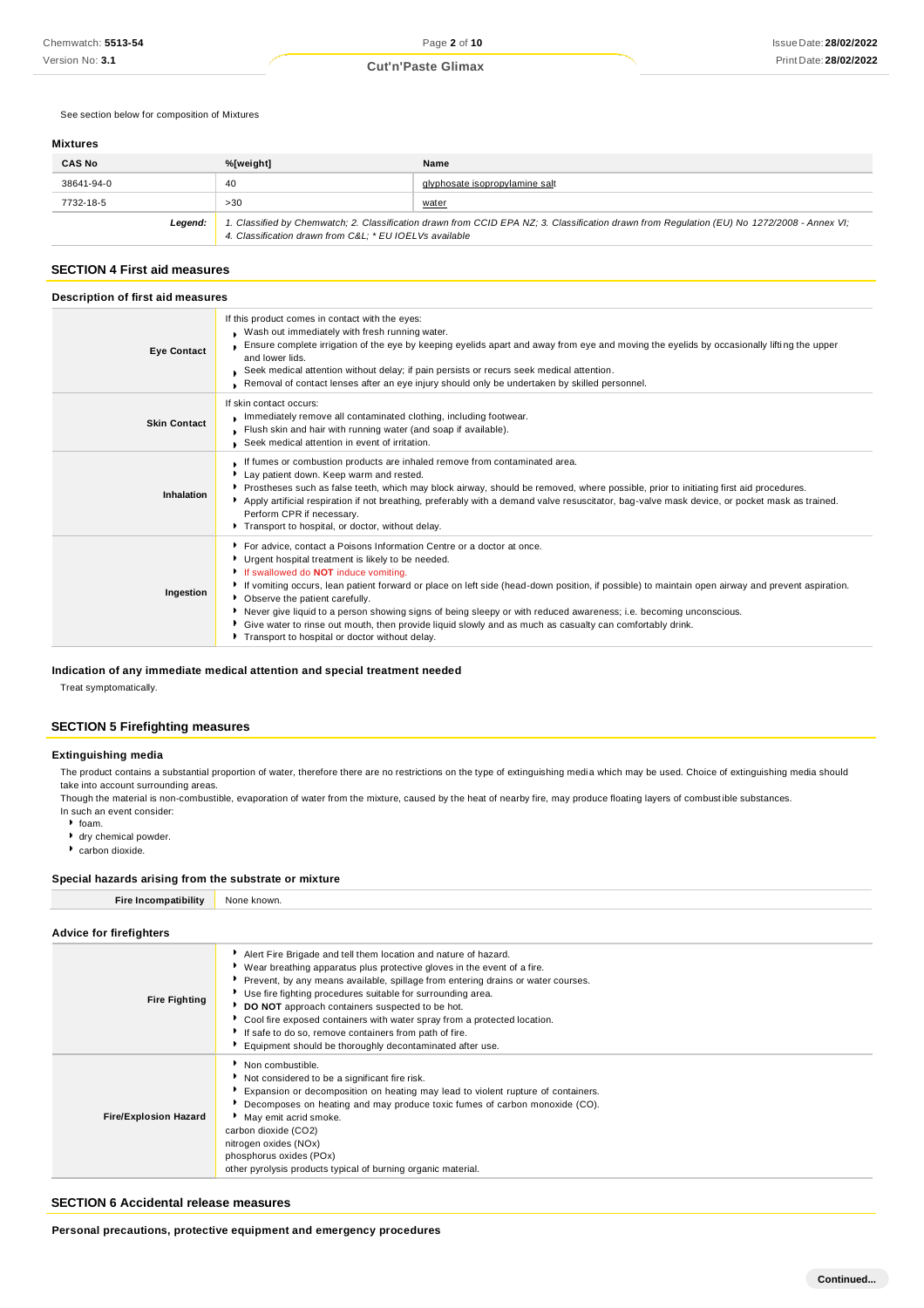See section 8

### **Environmental precautions**

See section 12

### **Methods and material for containment and cleaning up**

| ▶ Clean up all spills immediately.<br>Avoid breathing vapours and contact with skin and eyes.<br>• Control personal contact with the substance, by using protective equipment.<br><b>Minor Spills</b><br>• Contain and absorb spill with sand, earth, inert material or vermiculite.<br>▶ Wipe up.<br>Place in a suitable, labelled container for waste disposal.<br>Clear area of personnel and move upwind.<br>Alert Fire Brigade and tell them location and nature of hazard.<br>▶ Wear breathing apparatus plus protective gloves.<br>Prevent, by any means available, spillage from entering drains or water course.<br>Stop leak if safe to do so.<br>• Contain spill with sand, earth or vermiculite.<br><b>Major Spills</b><br>Collect recoverable product into labelled containers for recycling.<br>Neutralise/decontaminate residue (see Section 13 for specific agent).<br>Collect solid residues and seal in labelled drums for disposal.<br>▶ Wash area and prevent runoff into drains.<br>After clean up operations, decontaminate and launder all protective clothing and equipment before storing and re-using.<br>If contamination of drains or waterways occurs, advise emergency services. |  |
|----------------------------------------------------------------------------------------------------------------------------------------------------------------------------------------------------------------------------------------------------------------------------------------------------------------------------------------------------------------------------------------------------------------------------------------------------------------------------------------------------------------------------------------------------------------------------------------------------------------------------------------------------------------------------------------------------------------------------------------------------------------------------------------------------------------------------------------------------------------------------------------------------------------------------------------------------------------------------------------------------------------------------------------------------------------------------------------------------------------------------------------------------------------------------------------------------------------|--|
|                                                                                                                                                                                                                                                                                                                                                                                                                                                                                                                                                                                                                                                                                                                                                                                                                                                                                                                                                                                                                                                                                                                                                                                                                |  |
|                                                                                                                                                                                                                                                                                                                                                                                                                                                                                                                                                                                                                                                                                                                                                                                                                                                                                                                                                                                                                                                                                                                                                                                                                |  |

Personal Protective Equipment advice is contained in Section 8 of the SDS.

# **SECTION 7 Handling and storage**

| Precautions for safe handling |                                                                                                                                                                                                                                                                                                                                                                                                                                                                                                                                                                                                                                                                                                                                                                                                                                                                                                                                                                     |
|-------------------------------|---------------------------------------------------------------------------------------------------------------------------------------------------------------------------------------------------------------------------------------------------------------------------------------------------------------------------------------------------------------------------------------------------------------------------------------------------------------------------------------------------------------------------------------------------------------------------------------------------------------------------------------------------------------------------------------------------------------------------------------------------------------------------------------------------------------------------------------------------------------------------------------------------------------------------------------------------------------------|
| Safe handling                 | Avoid all personal contact, including inhalation.<br>Wear protective clothing when risk of exposure occurs.<br>Use in a well-ventilated area.<br>Prevent concentration in hollows and sumps.<br>DO NOT enter confined spaces until atmosphere has been checked.<br>DO NOT allow material to contact humans, exposed food or food utensils.<br>Avoid contact with incompatible materials.<br>. When handling, DO NOT eat, drink or smoke.<br>Keep containers securely sealed when not in use.<br>Avoid physical damage to containers.<br>Always wash hands with soap and water after handling.<br>▶ Work clothes should be laundered separately. Launder contaminated clothing before re-use.<br>Use good occupational work practice.<br>▶ Observe manufacturer's storage and handling recommendations contained within this SDS.<br>Atmosphere should be regularly checked against established exposure standards to ensure safe working conditions are maintained. |
| Other information             | Store in original containers.<br>Keep containers securely sealed.<br>Store in a cool, dry, well-ventilated area.<br>Store away from incompatible materials and foodstuff containers.<br>Protect containers against physical damage and check regularly for leaks.<br>• Observe manufacturer's storage and handling recommendations contained within this SDS.                                                                                                                                                                                                                                                                                                                                                                                                                                                                                                                                                                                                       |

### **Conditions for safe storage, including any incompatibilities**

| Suitable container      | Polyethylene or polypropylene container.<br>Packing as recommended by manufacturer.<br>• Check all containers are clearly labelled and free from leaks.<br>DO NOT use mild steel or galvanised containers |
|-------------------------|-----------------------------------------------------------------------------------------------------------------------------------------------------------------------------------------------------------|
| Storage incompatibility | Reacts with mild steel, galvanised steel / zinc producing hydrogen gas which may form an explosive mixture with air.<br>Reacts with mild steel, galvanised steel and zinc to produce hydrogen (H2).       |

# **SECTION 8 Exposure controls / personal protection**

# **Control parameters**

- **Occupational Exposure Limits (OEL)**
- **INGREDIENT DATA**

Not Available

# **Emergency Limits**

| Ingredient                     | TEEL-1        | TEEL-2        |                     | TEEL-3        |
|--------------------------------|---------------|---------------|---------------------|---------------|
| Cut'n'Paste Bamboo Buster      | Not Available | Not Available |                     | Not Available |
|                                |               |               |                     |               |
| Ingredient                     | Original IDLH |               | <b>Revised IDLH</b> |               |
| glyphosate isopropylamine salt | Not Available |               | Not Available       |               |
| water                          | Not Available |               | Not Available       |               |
|                                |               |               |                     |               |

# Occupational Exposure Banding

Ingredient

**Occupational Exposure Band Limit**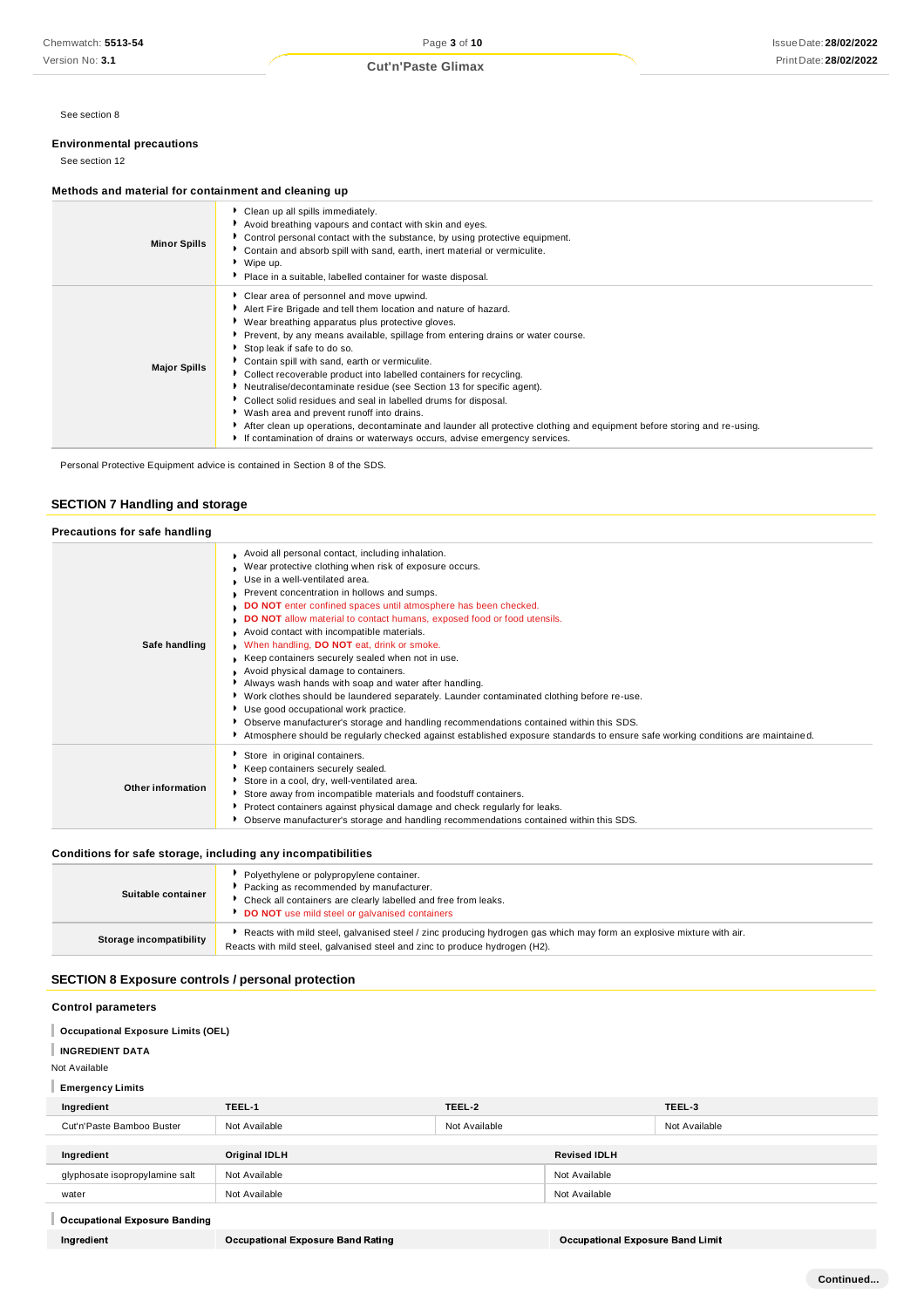# Print Date: **28/02/2022 Cut'n'Paste Glimax**

| Ingredient                     | <b>Occupational Exposure Band Rating</b>                                                                                                                                                                                                                                                                                                                                 | <b>Occupational Exposure Band Limit</b> |
|--------------------------------|--------------------------------------------------------------------------------------------------------------------------------------------------------------------------------------------------------------------------------------------------------------------------------------------------------------------------------------------------------------------------|-----------------------------------------|
| glyphosate isopropylamine salt |                                                                                                                                                                                                                                                                                                                                                                          | $\leq$ 0.01 mg/m <sup>3</sup>           |
| Notes:                         | Occupational exposure banding is a process of assigning chemicals into specific categories or bands based on a chemical's potency and the<br>adverse health outcomes associated with exposure. The output of this process is an occupational exposure band (OEB), which corresponds to a<br>range of exposure concentrations that are expected to protect worker health. |                                         |

# **MATERIAL DATA**

# **Exposure controls**

|                            | Engineering controls are used to remove a hazard or place a barrier between the worker and the hazard. Well-designed engineering controls can<br>be highly effective in protecting workers and will typically be independent of worker interactions to provide this high level of protection.<br>The basic types of engineering controls are:<br>Process controls which involve changing the way a job activity or process is done to reduce the risk.<br>Enclosure and/or isolation of emission source which keeps a selected hazard "physically" away from the worker and ventilation that strategically<br>"adds" and "removes" air in the work environment. Ventilation can remove or dilute an air contaminant if designed properly. The design of a<br>ventilation system must match the particular process and chemical or contaminant in use.<br>Employers may need to use multiple types of controls to prevent employee overexposure.<br>Local exhaust ventilation usually required. If risk of overexposure exists, wear approved respirator. Correct fit is essential to obtain adequate<br>protection. Supplied-air type respirator may be required in special circumstances. Correct fit is essential to ensure adequate protection.<br>An approved self contained breathing apparatus (SCBA) may be required in some situations.<br>Provide adequate ventilation in warehouse or closed storage area. Air contaminants generated in the workplace possess varying "escape"<br>velocities which, in turn, determine the "capture velocities" of fresh circulating air required to effectively remove the contaminant. |                        |                                     |  |
|----------------------------|-------------------------------------------------------------------------------------------------------------------------------------------------------------------------------------------------------------------------------------------------------------------------------------------------------------------------------------------------------------------------------------------------------------------------------------------------------------------------------------------------------------------------------------------------------------------------------------------------------------------------------------------------------------------------------------------------------------------------------------------------------------------------------------------------------------------------------------------------------------------------------------------------------------------------------------------------------------------------------------------------------------------------------------------------------------------------------------------------------------------------------------------------------------------------------------------------------------------------------------------------------------------------------------------------------------------------------------------------------------------------------------------------------------------------------------------------------------------------------------------------------------------------------------------------------------------------------------------------------------------------------------|------------------------|-------------------------------------|--|
|                            | Type of Contaminant:                                                                                                                                                                                                                                                                                                                                                                                                                                                                                                                                                                                                                                                                                                                                                                                                                                                                                                                                                                                                                                                                                                                                                                                                                                                                                                                                                                                                                                                                                                                                                                                                                |                        | Air Speed:                          |  |
|                            | solvent, vapours, degreasing etc., evaporating from tank (in still air).                                                                                                                                                                                                                                                                                                                                                                                                                                                                                                                                                                                                                                                                                                                                                                                                                                                                                                                                                                                                                                                                                                                                                                                                                                                                                                                                                                                                                                                                                                                                                            |                        | $0.25 - 0.5$ m/s<br>(50-100 f/min.) |  |
| Appropriate engineering    | aerosols, fumes from pouring operations, intermittent container filling, low speed conveyer transfers, welding, spray<br>drift, plating acid fumes, pickling (released at low velocity into zone of active generation)                                                                                                                                                                                                                                                                                                                                                                                                                                                                                                                                                                                                                                                                                                                                                                                                                                                                                                                                                                                                                                                                                                                                                                                                                                                                                                                                                                                                              |                        | 0.5-1 m/s (100-200<br>f/min.)       |  |
| controls                   | direct spray, spray painting in shallow booths, drum filling, conveyer loading, crusher dusts, gas discharge (active<br>generation into zone of rapid air motion)                                                                                                                                                                                                                                                                                                                                                                                                                                                                                                                                                                                                                                                                                                                                                                                                                                                                                                                                                                                                                                                                                                                                                                                                                                                                                                                                                                                                                                                                   |                        | 1-2.5 m/s (200-500<br>f/min.)       |  |
|                            | grinding, abrasive blasting, tumbling, high speed wheel generated dusts (released at high initial velocity into zone of<br>very high rapid air motion).                                                                                                                                                                                                                                                                                                                                                                                                                                                                                                                                                                                                                                                                                                                                                                                                                                                                                                                                                                                                                                                                                                                                                                                                                                                                                                                                                                                                                                                                             |                        | $2.5 - 10$ m/s<br>(500-2000 f/min.) |  |
|                            | Within each range the appropriate value depends on:                                                                                                                                                                                                                                                                                                                                                                                                                                                                                                                                                                                                                                                                                                                                                                                                                                                                                                                                                                                                                                                                                                                                                                                                                                                                                                                                                                                                                                                                                                                                                                                 |                        |                                     |  |
|                            | Lower end of the range                                                                                                                                                                                                                                                                                                                                                                                                                                                                                                                                                                                                                                                                                                                                                                                                                                                                                                                                                                                                                                                                                                                                                                                                                                                                                                                                                                                                                                                                                                                                                                                                              | Upper end of the range |                                     |  |
|                            | 1: Room air currents minimal or favourable to capture<br>1: Disturbing room air currents                                                                                                                                                                                                                                                                                                                                                                                                                                                                                                                                                                                                                                                                                                                                                                                                                                                                                                                                                                                                                                                                                                                                                                                                                                                                                                                                                                                                                                                                                                                                            |                        |                                     |  |
|                            | 2: Contaminants of low toxicity or of nuisance value only.<br>2: Contaminants of high toxicity                                                                                                                                                                                                                                                                                                                                                                                                                                                                                                                                                                                                                                                                                                                                                                                                                                                                                                                                                                                                                                                                                                                                                                                                                                                                                                                                                                                                                                                                                                                                      |                        |                                     |  |
|                            | 3: Intermittent, low production.<br>3: High production, heavy use                                                                                                                                                                                                                                                                                                                                                                                                                                                                                                                                                                                                                                                                                                                                                                                                                                                                                                                                                                                                                                                                                                                                                                                                                                                                                                                                                                                                                                                                                                                                                                   |                        |                                     |  |
|                            | 4: Large hood or large air mass in motion<br>4: Small hood-local control only                                                                                                                                                                                                                                                                                                                                                                                                                                                                                                                                                                                                                                                                                                                                                                                                                                                                                                                                                                                                                                                                                                                                                                                                                                                                                                                                                                                                                                                                                                                                                       |                        |                                     |  |
|                            | Simple theory shows that air velocity falls rapidly with distance away from the opening of a simple extraction pipe. Velocity generally decreases<br>with the square of distance from the extraction point (in simple cases). Therefore the air speed at the extraction point should be adjusted,<br>accordingly, after reference to distance from the contaminating source. The air velocity at the extraction fan, for example, should be a minimum of<br>1-2 m/s (200-400 f/min) for extraction of solvents generated in a tank 2 meters distant from the extraction point. Other mechanical considerations,<br>producing performance deficits within the extraction apparatus, make it essential that theoretical air velocities are multiplied by factors of 10 or<br>more when extraction systems are installed or used.                                                                                                                                                                                                                                                                                                                                                                                                                                                                                                                                                                                                                                                                                                                                                                                                      |                        |                                     |  |
| <b>Personal protection</b> |                                                                                                                                                                                                                                                                                                                                                                                                                                                                                                                                                                                                                                                                                                                                                                                                                                                                                                                                                                                                                                                                                                                                                                                                                                                                                                                                                                                                                                                                                                                                                                                                                                     |                        |                                     |  |
| Eye and face protection    | Safety glasses with side shields.<br>Chemical goggles.<br>▶ Contact lenses may pose a special hazard; soft contact lenses may absorb and concentrate irritants. A written policy document, describing<br>the wearing of lenses or restrictions on use, should be created for each workplace or task. This should include a review of lens absorption<br>and adsorption for the class of chemicals in use and an account of injury experience. Medical and first-aid personnel should be trained in<br>their removal and suitable equipment should be readily available. In the event of chemical exposure, begin eye irrigation immediately and<br>remove contact lens as soon as practicable. Lens should be removed at the first signs of eye redness or irritation - lens should be removed in a<br>clean environment only after workers have washed hands thoroughly. [CDC NIOSH Current Intelligence Bulletin 59], [AS/NZS 1336 or<br>national equivalent]                                                                                                                                                                                                                                                                                                                                                                                                                                                                                                                                                                                                                                                                     |                        |                                     |  |
| <b>Skin protection</b>     | See Hand protection below                                                                                                                                                                                                                                                                                                                                                                                                                                                                                                                                                                                                                                                                                                                                                                                                                                                                                                                                                                                                                                                                                                                                                                                                                                                                                                                                                                                                                                                                                                                                                                                                           |                        |                                     |  |
| Hands/feet protection      | ▶ Wear chemical protective gloves, e.g. PVC.<br>* Wear safety footwear or safety gumboots, e.g. Rubber                                                                                                                                                                                                                                                                                                                                                                                                                                                                                                                                                                                                                                                                                                                                                                                                                                                                                                                                                                                                                                                                                                                                                                                                                                                                                                                                                                                                                                                                                                                              |                        |                                     |  |
| <b>Body protection</b>     | See Other protection below                                                                                                                                                                                                                                                                                                                                                                                                                                                                                                                                                                                                                                                                                                                                                                                                                                                                                                                                                                                                                                                                                                                                                                                                                                                                                                                                                                                                                                                                                                                                                                                                          |                        |                                     |  |
| Other protection           | • Overalls.<br>P.V.C apron.<br>Barrier cream.<br>Skin cleansing cream.<br>Eye wash unit.                                                                                                                                                                                                                                                                                                                                                                                                                                                                                                                                                                                                                                                                                                                                                                                                                                                                                                                                                                                                                                                                                                                                                                                                                                                                                                                                                                                                                                                                                                                                            |                        |                                     |  |

# **Recommended material(s)**

**GLOVE SELECTION INDEX**

Glove selection is based on a modified presentation of the: *"***Forsberg Clothing Performance Index".**

The effect(s) of the following substance(s) are taken into account in the *computergenerated* selection:

Cut'n'Paste Bamboo Buster

## **Respiratory protection**

Particulate. (AS/NZS 1716 & 1715, EN 143:2000 & 149:001, ANSI Z88 or national equivalent)

Selection of the Class and Type of respirator will depend upon the level of breathing zone contaminant and the chemical nature of the contaminant. Protection Factors (defined as the ratio of contaminant outside and inside the mask) may also be important.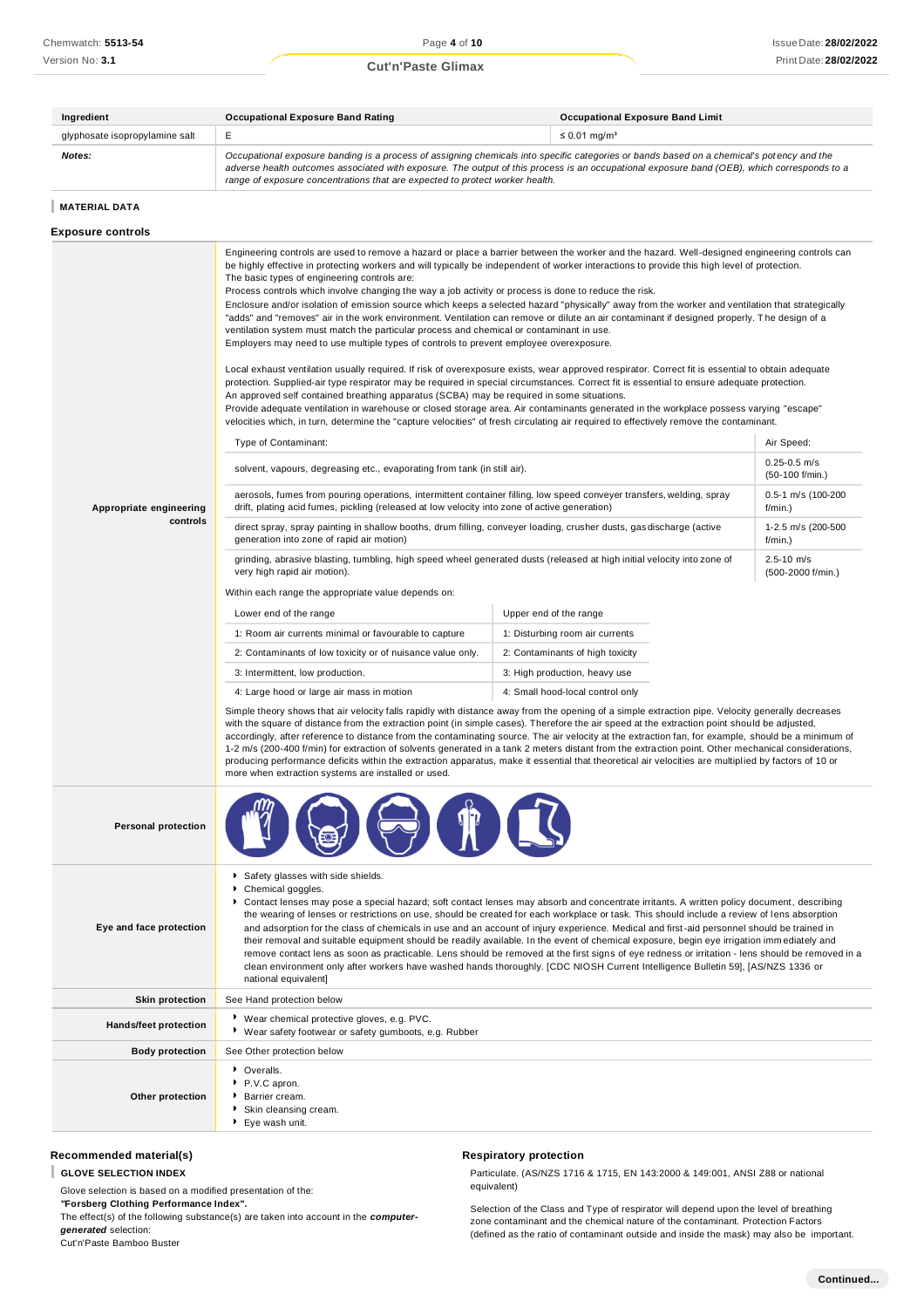| <b>Cut'n'Paste Glimax</b> |  |
|---------------------------|--|
|---------------------------|--|

| <b>Material</b> | CPI |
|-----------------|-----|
| <b>BUTYL</b>    | A   |
| <b>NEOPRENE</b> | A   |
| <b>VITON</b>    | A   |
| NATURAL RUBBER  | C   |
| <b>PVA</b>      | C   |

\* CPI - Chemwatch Performance Index

A: Best Selection

B: Satisfactory; may degrade after 4 hours continuous immersion

C: Poor to Dangerous Choice for other than short term immersion

**NOTE**: As a series of factors will influence the actual performance of the glove, a final selection must be based on detailed observation. -

\* Where the glove is to be used on a short term, casual or infrequent basis, factors such as "feel" or convenience (e.g. disposability), may dictate a choice of gloves which might otherwise be unsuitable following long-term or frequent use. A qualified practitioner should be consulted.

| Required<br>minimum<br>protection factor | Maximum gas/vapour<br>concentration present in air<br>p.p.m. (by volume) | Half-face<br>Respirator         | <b>Full-Face</b><br>Respirator   |
|------------------------------------------|--------------------------------------------------------------------------|---------------------------------|----------------------------------|
| up to 10                                 | 1000                                                                     | -AUS / Class1<br>P <sub>2</sub> |                                  |
| up to 50                                 | 1000                                                                     | ٠                               | -AUS / Class<br>1 P <sub>2</sub> |
| up to 50                                 | 5000                                                                     | Airline *                       | ٠                                |
| up to 100                                | 5000                                                                     | -                               | $-2P2$                           |
| up to 100                                | 10000                                                                    | -                               | $-3P2$                           |
| $100+$                                   |                                                                          |                                 | Airline**                        |

- Continuous Flow \*\* - Continuous-flow or positive pressure demand A(All classes) = Organic vapours, B AUS or B1 = Acid gasses, B2 = Acid gas or hydrogen cyanide(HCN), B3 = Acid gas or hydrogen cyanide(HCN), E = Sulfur dioxide(SO2), G = Agricultural chemicals, K = Ammonia(NH3), Hg = Mercury, NO = Oxides of nitrogen,  $MB =$  Methyl bromide,  $AX =$  Low boiling point organic compounds(below 65 degC)

### **SECTION 9 Physical and chemical properties**

## **Information on basic physical and chemical properties**

| AppearanceDa                                             |                   |                                            |                |
|----------------------------------------------------------|-------------------|--------------------------------------------|----------------|
|                                                          |                   |                                            |                |
| <b>Physical state</b>                                    | Gel               | Relative density (Water = 1)               | ~1.15          |
| Odour                                                    | Not Available     | Partition coefficient n-octanol<br>/ water | Not Available  |
| <b>Odour threshold</b>                                   | Not Available     | Auto-ignition temperature (°C)             | Not Applicable |
| pH (as supplied)                                         | $6 - 7$           | <b>Decomposition temperature</b>           | Not Available  |
| Melting point / freezing point<br>$(^{\circ}C)$          | <0 (freezing pt.) | Viscosity (cSt)                            | Not Available  |
| Initial boiling point and boiling<br>range $(^{\circ}C)$ | >100              | Molecular weight (g/mol)                   | Not Applicable |
| Flash point (°C)                                         | Not Applicable    | <b>Taste</b>                               | Not Available  |
| <b>Evaporation rate</b>                                  | Not Available     | <b>Explosive properties</b>                | Not Available  |
| Flammability                                             | Not Applicable    | <b>Oxidising properties</b>                | Not Available  |
| <b>Upper Explosive Limit (%)</b>                         | Not Applicable    | Surface Tension (dyn/cm or<br>$mN/m$ )     | Not Available  |
| Lower Explosive Limit (%)                                | Not Applicable    | <b>Volatile Component (%vol)</b>           | Not Available  |
| Vapour pressure (kPa)                                    | Not Available     | Gas group                                  | Not Available  |
| Solubility in water                                      | Miscible          | pH as a solution (Not<br>Available%)       | Not Available  |
| Vapour density (Air = 1)                                 | Not Available     | VOC g/L                                    | Not Available  |

### **SECTION 10 Stability and reactivity**

| Reactivity                                 | See section 7                                                                                                                    |
|--------------------------------------------|----------------------------------------------------------------------------------------------------------------------------------|
| <b>Chemical stability</b>                  | Unstable in the presence of incompatible materials.<br>Product is considered stable.<br>Hazardous polymerisation will not occur. |
| Possibility of hazardous<br>reactions      | See section 7                                                                                                                    |
| <b>Conditions to avoid</b>                 | See section 7                                                                                                                    |
| Incompatible materials                     | See section 7                                                                                                                    |
| <b>Hazardous decomposition</b><br>products | See section 5                                                                                                                    |

# **SECTION 11 Toxicological information**

**Inhaled**

**Information on toxicological effects**

Not normally a hazard due to non-volatile nature of product

Limited evidence or practical experience suggests that the material may produce irritation of the respiratory system, in a significant number of individuals, following inhalation. In contrast to most organs, the lung is able to respond to a chemical insult by first removing or neutralising the irritant and then repairing the damage. The repair process, which initially evolved to protect mammalian lungs from foreign matter and antigens,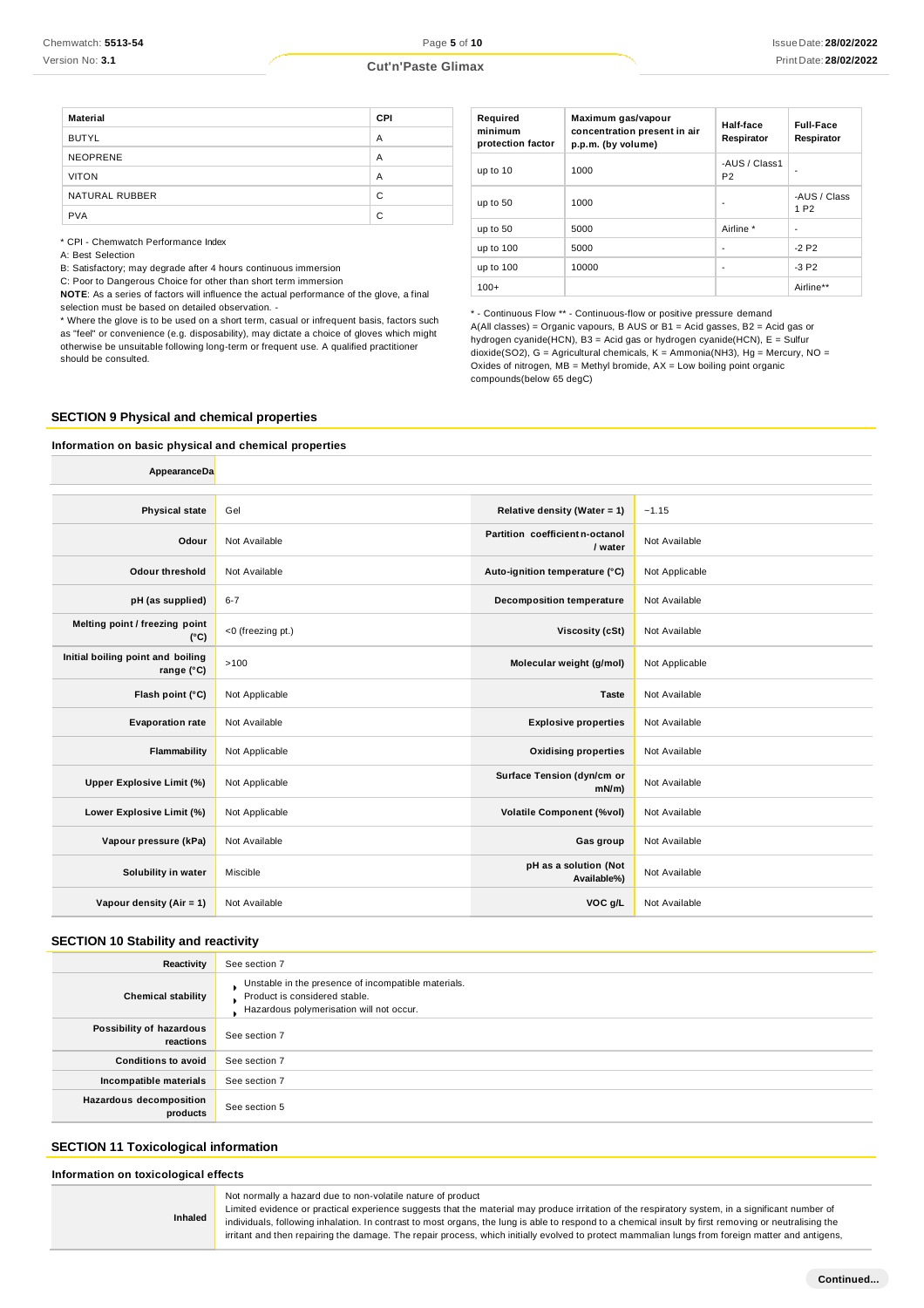|                     | may however, produce further lung damage resulting in the impairment of gas exchange, the primary function of the lungs. Respiratory tract<br>irritation often results in an inflammatory response involving the recruitment and activation of many cell types, mainly derived from the vascular<br>system.                                                                                                                                                                                                                                                                                                                                                                                                                                                                                                                                                                                                                                                                                                                                                                                                                                                                                                                                                                                                                                                                                                                                                                                                                                                                                                                                                                                                                                                                                                                                                                                                                                                                                                                                                                                                                                                                                                                                                                                                                                                                                                                                                                                                                                                                                                                                                                                                                                                                                                                                                                                                                                                                                                                                                                                                                                                                                                                                                                                                                                                                                                                                                                                                                                                                                                                                                                                                                                                                                                                                                                                                                                                                                                                                                                                                                                                                                                                                                                                                                                                                                                                                  |
|---------------------|----------------------------------------------------------------------------------------------------------------------------------------------------------------------------------------------------------------------------------------------------------------------------------------------------------------------------------------------------------------------------------------------------------------------------------------------------------------------------------------------------------------------------------------------------------------------------------------------------------------------------------------------------------------------------------------------------------------------------------------------------------------------------------------------------------------------------------------------------------------------------------------------------------------------------------------------------------------------------------------------------------------------------------------------------------------------------------------------------------------------------------------------------------------------------------------------------------------------------------------------------------------------------------------------------------------------------------------------------------------------------------------------------------------------------------------------------------------------------------------------------------------------------------------------------------------------------------------------------------------------------------------------------------------------------------------------------------------------------------------------------------------------------------------------------------------------------------------------------------------------------------------------------------------------------------------------------------------------------------------------------------------------------------------------------------------------------------------------------------------------------------------------------------------------------------------------------------------------------------------------------------------------------------------------------------------------------------------------------------------------------------------------------------------------------------------------------------------------------------------------------------------------------------------------------------------------------------------------------------------------------------------------------------------------------------------------------------------------------------------------------------------------------------------------------------------------------------------------------------------------------------------------------------------------------------------------------------------------------------------------------------------------------------------------------------------------------------------------------------------------------------------------------------------------------------------------------------------------------------------------------------------------------------------------------------------------------------------------------------------------------------------------------------------------------------------------------------------------------------------------------------------------------------------------------------------------------------------------------------------------------------------------------------------------------------------------------------------------------------------------------------------------------------------------------------------------------------------------------------------------------------------------------------------------------------------------------------------------------------------------------------------------------------------------------------------------------------------------------------------------------------------------------------------------------------------------------------------------------------------------------------------------------------------------------------------------------------------------------------------------------------------------------------------------------------------------|
| Ingestion           | Accidental ingestion of the material may be damaging to the health of the individual.<br>Glyphosate is classified by IARC as "Probably Carcinogenic to Humans" (Group 2A, 2016)<br>In making this overall evaluation, the IARC Working Group noted that the mechanistic and other relevant data support the classification of<br>glyphosate in Group 2A. In addition to limited evidence for the carcinogenicity of glyphosate in humans and sufficient evidence for the<br>carcinogenicity of glyphosate in experimental animals, there is strong evidence that glyphosate can operate through two key characteristics of<br>known human carcinogens, and that these can be operative in humans. Specifically:<br>There is strong evidence that exposure to glyphosate or glyphosate-based formulations is genotoxic based on studies in humans<br>in vitro and studies in experimental animals. One study in several communities in individuals exposed to glyphosate-based formulations<br>also found chromosomal damage in blood cells; in this study, markers of chromosomal damage (micronucleus formation) were<br>significantly greater after exposure than before exposure in the same individuals.<br>There is strong evidence that glyphosate, glyphosate-based formulations, and aminomethylphosphonic acid can act to induce<br>oxidative stress based on studies in experimental animals, and in studies in humans in vitro. This mechanism has been challenged<br>experimentally by administering antioxidants, which abrogated the effects of glyphosate on oxidative stress. Studies in aquatic species<br>provide additional evidence for glyphosate-induced oxidative stress.<br>This classification remains controversial an has been challenged by manufacturers at government level.<br>While glyphospate can be described as an dorganophosphorus compound, glyphosate is not a member of the family of organophosphate esters<br>which are widely used as pesticides. Thus glyphosate and its salts and compounds do not inhibit cholinesterase activity as do the esters.<br>While glyphosate itself may be relatively harmless, some of the products with which it is formulated have a rather less benign reputation.<br>Marketed formulations of glyphosate generally contain a surfactant. The purpose of this is to prevent the chemical from forming into droplets and<br>rolling off leaves which are sprayed. Some of these surfactants are serious irritants, toxic to fish, and can themselves contain contaminants which<br>are carcinogenic to humans.<br>The most widely used type of surfactants in glyphosate formulations are known as ethylated amines. POEA (polyoxy-ethyleneamine) has been<br>frequently mentioned as a surfactant, but in fact it refers to a group of ethylated amine products used in glyphosate formulations. Members of this<br>group of surfactants are significantly more toxic than glyphosate. They are serious irritants of eyes, the respiratory tract and skin, and have been<br>found to contain dioxane (not dioxin) contaminants which are suspected of being carcinogenic. Accordingly, the UN FAO has set standards of<br>1ppm for levels of the contaminant 1,4 dioxane which may be present in POEA surfactants.<br>A 1991 survey of 93 attempted suicides by drinking undiluted Roundup type preparations noted 7 deaths within hours of intakes of 85 to 200 ml.<br>Severe effects shown were pulmonary dysfunction, kidney failure, coma, hypotension requiring pressor amines, repeated seizures, cardiac<br>arrest. 13 of 93 showed only mild effects, nausea, vomiting and recovered within 24 hours.<br>73 of 93 recovered but suffered sore throat, difficulty in swallowing, mouth ulcers, gastrointestinal haemorrhage, hypotension responsive to<br>intravenous fluids, transient liver or kidney damage, blood in urine. A wide variation in dose response was seen and may be due to a major<br>presence of surfactants. [IPCS Environmental Health Criteria No. 159]                                                                                                                                                                                                                                                                                                                                                                           |
| <b>Skin Contact</b> | Open cuts, abraded or irritated skin should not be exposed to this material<br>Entry into the blood-stream through, for example, cuts, abrasions, puncture wounds or lesions, may produce systemic injury with harmful effects.<br>Examine the skin prior to the use of the material and ensure that any external damage is suitably protected.<br>Limited evidence exists, or practical experience predicts, that the material either produces inflammation of the skin in a substantial number of<br>individuals following direct contact, and/or produces significant inflammation when applied to the healthy intact skin of animals, for up to four<br>hours, such inflammation being present twenty-four hours or more after the end of the exposure period. Skin irritation may also be present after<br>prolonged or repeated exposure; this may result in a form of contact dermatitis (nonallergic). The dermatitis is often characterised by skin<br>redness (erythema) and swelling (oedema) which may progress to blistering (vesiculation), scaling and thickening of the epidermis. At the<br>microscopic level there may be intercellular oedema of the spongy layer of the skin (spongiosis) and intracellular oedema of the epidermis.<br>The material may accentuate any pre-existing skin condition                                                                                                                                                                                                                                                                                                                                                                                                                                                                                                                                                                                                                                                                                                                                                                                                                                                                                                                                                                                                                                                                                                                                                                                                                                                                                                                                                                                                                                                                                                                                                                                                                                                                                                                                                                                                                                                                                                                                                                                                                                                                                                                                                                                                                                                                                                                                                                                                                                                                                                                                                                                                                                                                                                                                                                                                                                                                                                                                                                                                                                                                                                                      |
| Eye                 | Limited evidence exists, or practical experience suggests, that the material may cause eye irritation in a substantial number of individuals and/or<br>is expected to produce significant ocular lesions which are present twenty-four hours or more after instillation into the eye(s) of experimental<br>animals. Repeated or prolonged eye contact may cause inflammation characterised by temporary redness (similar to windburn) of the conjunctiva<br>(conjunctivitis); temporary impairment of vision and/or other transient eye damage/ulceration may occur.                                                                                                                                                                                                                                                                                                                                                                                                                                                                                                                                                                                                                                                                                                                                                                                                                                                                                                                                                                                                                                                                                                                                                                                                                                                                                                                                                                                                                                                                                                                                                                                                                                                                                                                                                                                                                                                                                                                                                                                                                                                                                                                                                                                                                                                                                                                                                                                                                                                                                                                                                                                                                                                                                                                                                                                                                                                                                                                                                                                                                                                                                                                                                                                                                                                                                                                                                                                                                                                                                                                                                                                                                                                                                                                                                                                                                                                                         |
| Chronic             | Limited evidence suggests that repeated or long-term occupational exposure may produce cumulative health effects involving organs or<br>biochemical systems.<br>Exposure to the material may cause concerns for human fertility, on the basis that similar materials provide some evidence of impaired fertility in<br>the absence of toxic effects, or evidence of impaired fertility occurring at around the same dose levels as other toxic effects, but which are not a<br>secondary non-specific consequence of other toxic effects.<br>Glyphosate is classified by IARC as "Probably Carcinogenic to Humans"(Group 2A, 2016)<br>In making this overall evaluation, the IARC Working Group noted that the mechanistic and other relevant data support the classification of<br>glyphosate in Group 2A. In addition to limited evidence for the carcinogenicity of glyphosate in humans and sufficient evidence for the<br>carcinogenicity of glyphosate in experimental animals, there is strong evidence that glyphosate can operate through two key characteristics of<br>known human carcinogens, and that these can be operative in humans. Specifically:<br>There is strong evidence that exposure to glyphosate or glyphosate-based formulations is genotoxic based on studies in humans<br>in vitro and studies in experimental animals. One study in several communities in individuals exposed to glyphosate-based formulations<br>also found chromosomal damage in blood cells; in this study, markers of chromosomal damage (micronucleus formation) were<br>significantly greater after exposure than before exposure in the same individuals.<br>There is strong evidence that glyphosate, glyphosate-based formulations, and aminomethylphosphonic acid can act to induce<br>oxidative stress based on studies in experimental animals, and in studies in humans in vitro. This mechanism has been challenged<br>experimentally by administering antioxidants, which abrogated the effects of glyphosate on oxidative stress. Studies in aquatic species<br>provide additional evidence for glyphosate-induced oxidative stress.<br>This classification remains controversial an has been challenged by manufacturers at government level.<br>While glyphospate can be described as an dorganophosphorus compound, glyphosate is not a member of the family of organophosphate esters<br>which are widely used as pesticides. Thus glyphosate and its salts and compounds do not inhibit cholinesterase activity as do the esters.<br>While glyphosate itself may be relatively harmless, some of the products with which it is formulated have a rather less benign reputation.<br>Marketed formulations of glyphosate generally contain a surfactant. The purpose of this is to prevent the chemical from forming into droplets and<br>rolling off leaves which are sprayed. Some of these surfactants are serious irritants, toxic to fish, and can themselves contain contaminants which<br>are carcinogenic to humans.<br>The most widely used type of surfactants in glyphosate formulations are known as ethylated amines. POEA (polyoxy-ethyleneamine) has been<br>frequently mentioned as a surfactant, but in fact it refers to a group of ethylated amine products used in glyphosate formulations. Members of this<br>group of surfactants are significantly more toxic than glyphosate. They are serious irritants of eyes, the respiratory tract and skin, and have been<br>found to contain dioxane (not dioxin) contaminants which are suspected of being carcinogenic. Accordingly, the UN FAO has set standards of<br>1ppm for levels of the contaminant 1,4 dioxane which may be present in POEA surfactants.<br>A 1991 survey of 93 attempted suicides by drinking undiluted Roundup type preparations noted 7 deaths within hours of intakes of 85 to 200 ml.<br>Severe effects shown were pulmonary dysfunction, kidney failure, coma, hypotension requiring pressor amines, repeated seizures, cardiac<br>arrest. 13 of 93 showed only mild effects, nausea, vomiting and recovered within 24 hours.<br>73 of 93 recovered but suffered sore throat, difficulty in swallowing, mouth ulcers, gastrointestinal haemorrhage, hypotension responsive to<br>intravenous fluids, transient liver or kidney damage, blood in urine. A wide variation in dose response was seen and may be due to a major |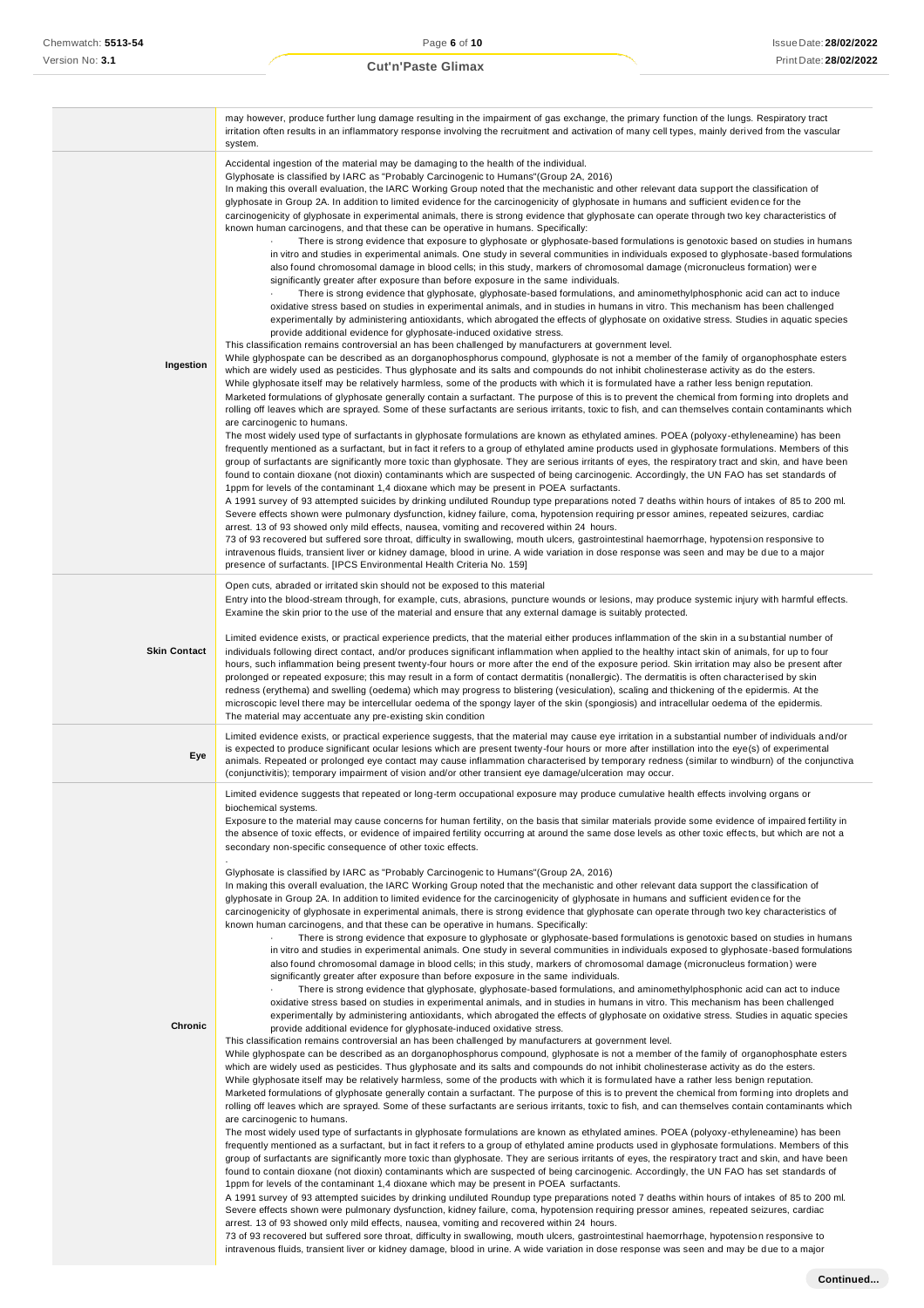|  |  | <b>Cut'n'Paste Glimax</b> |  |  |
|--|--|---------------------------|--|--|
|--|--|---------------------------|--|--|

|                                  | presence of surfactants. [IPCS Environmental Health Criteria No. 159]                                                                                                                                                                                                                                                                                                                                                                                                                                                                                                                                                                                                                                                                                                                                                                                                                                                                                                                                                                                                                                                                                                                                                                                                                                                                                                                                                                                                                                                                                                                                                                                                                                                                                                                                                                                                                                                                                                                                                                                                                                                                                                                                                                                                                                                                                                                                                                                                                                                                                                                                                                                                                                                                                                                                                                                                                                                                                                                                                                                                                                                                                                                      |                   |  |  |
|----------------------------------|--------------------------------------------------------------------------------------------------------------------------------------------------------------------------------------------------------------------------------------------------------------------------------------------------------------------------------------------------------------------------------------------------------------------------------------------------------------------------------------------------------------------------------------------------------------------------------------------------------------------------------------------------------------------------------------------------------------------------------------------------------------------------------------------------------------------------------------------------------------------------------------------------------------------------------------------------------------------------------------------------------------------------------------------------------------------------------------------------------------------------------------------------------------------------------------------------------------------------------------------------------------------------------------------------------------------------------------------------------------------------------------------------------------------------------------------------------------------------------------------------------------------------------------------------------------------------------------------------------------------------------------------------------------------------------------------------------------------------------------------------------------------------------------------------------------------------------------------------------------------------------------------------------------------------------------------------------------------------------------------------------------------------------------------------------------------------------------------------------------------------------------------------------------------------------------------------------------------------------------------------------------------------------------------------------------------------------------------------------------------------------------------------------------------------------------------------------------------------------------------------------------------------------------------------------------------------------------------------------------------------------------------------------------------------------------------------------------------------------------------------------------------------------------------------------------------------------------------------------------------------------------------------------------------------------------------------------------------------------------------------------------------------------------------------------------------------------------------------------------------------------------------------------------------------------------------|-------------------|--|--|
|                                  | For glyphosates:<br>Exposure of male farmers to glyphosate-based herbicides was associated with an increase in miscarriage and premature birth in farm families.<br>Glyphosate killed cultured human placental cells at concentrations far below those used in agriculture practice. Moreover this study found that a<br>commercial preparation containing glyphosate, Roundup, was at least twice as toxic as glyphosate alone. Roundup's main adjuvant is the<br>surfactant tallow ethoxylated which helps penetration of plant cell walls. This surfactant may enhance the bioavailability and/ or bioaccumulation<br>of glyphosate The viability of cells exposed to glyphosate was considerably reduced when even minute concentrations of Roundup were added.<br>Environmental Health Perspectives 113, 76, pp A403-404, June 205<br>Repeated exposure over 90 days to dietary glyphosate, by mice, produced decreased weight gain at high levels. This did not occur in rats.                                                                                                                                                                                                                                                                                                                                                                                                                                                                                                                                                                                                                                                                                                                                                                                                                                                                                                                                                                                                                                                                                                                                                                                                                                                                                                                                                                                                                                                                                                                                                                                                                                                                                                                                                                                                                                                                                                                                                                                                                                                                                                                                                                                                       |                   |  |  |
|                                  | Repeated skin exposure over 3 weeks produced only slight primary skin irritation in rabbits. Repeated challenges to guinea pig skin elicited no<br>allergic reaction. There was no evidence of neurological damage, including delayed effects in chickens following repeated oral doses, or                                                                                                                                                                                                                                                                                                                                                                                                                                                                                                                                                                                                                                                                                                                                                                                                                                                                                                                                                                                                                                                                                                                                                                                                                                                                                                                                                                                                                                                                                                                                                                                                                                                                                                                                                                                                                                                                                                                                                                                                                                                                                                                                                                                                                                                                                                                                                                                                                                                                                                                                                                                                                                                                                                                                                                                                                                                                                                |                   |  |  |
|                                  | cholinesterase inhibition in rats following single oral doses.<br>A 2-year feeding study in mice at high doses produced reduced body-weight gain and changes in the liver. Reduced weight gain and eye<br>changes were seen in rats in one 2-year study. These studies did not produce evidence of tumour formation and the US EPA has classified<br>glyphosate as category E (evidence of non-carcinogenicity in humans). Maternally toxic doses did not produce birth defects in rats. When<br>glyphosate was fed continuously at high dose rates to rats for two successive generations, toxicity was recorded in the off-spring. Glyphosate has<br>not produced genetic change in a variety of standard tests using animal or bacterial cells.<br>Long-term administration of glyphosate to several animal species produced cytoplasmic alteration and hypertrophy of salivary glands and<br>adverse effects on the hepatobiliary system. Prolonged or repeated administration of technical grades of glyphosate produced diarrhoea, nasal<br>discharge, inactivity, reduced body weight gain, stomach haemorrhages, thymic hyperplasia, and microscopic changes in liver and kidneys,<br>effects on the uterus and adverse effects on reproduction.<br>Chronic toxicity: Studies of glyphosate lasting up to 2 years, have been conducted with rats, dogs, mice, and rabbits, and with few exceptions<br>no effects were observed. For example, in a chronic feeding study with rats, no toxic effects were observed in rats given doses as high as 400<br>mg/kg/day. Also, no toxic effects were observed in a chronic feeding study with dogs fed up to 500 mg/kg/day, the highest dose tested.<br>Reproductive effects: Laboratory studies show that glyphosate produces reproductive changes in test animals very rarely and then only at very<br>high doses (over 150 mg/kg/day). It is unlikely that the compound would produce reproductive effects in humans.<br>Teratogenic effects: In a teratology study with rabbits, no developmental toxicity was observed in the fetuses at the highest dose tested (350<br>mg/kg/day). Rats given doses up to 175 mg/kg/day on days 6 to 19 of pregnancy had offspring with no teratogenic effects, but other toxic effects<br>were observed in both the mothers and the fetuses. No toxic effects to the fetuses occurred at 50 mg/kg. Glyphosate does not appear to be<br>teratogenic.<br>Mutagenic effects: Glyphosate mutagenicity and genotoxicity assays have been negative. These included the Ames test, other bacterial assays,<br>and the Chinese Hamster Ovary (CHO) cell culture, rat bone marrow cell culture, and mouse dominant lethal assays. It appears that glyphosate<br>is not mutagenic.<br>Carcinogenic effects: Rats given oral doses of up to 400 mg/kg/day did not show any signs of cancer, nor did dogs given oral doses of up to<br>500 mg/kg/day or mice fed glyphosate at doses of up to 4500 mg/kg/day. It appears that glyphosate is not carcinogenic.<br>Organ toxicity: Some microscopic liver and kidney changes, but no observable differences in function or toxic effects, have been seen after |                   |  |  |
|                                  |                                                                                                                                                                                                                                                                                                                                                                                                                                                                                                                                                                                                                                                                                                                                                                                                                                                                                                                                                                                                                                                                                                                                                                                                                                                                                                                                                                                                                                                                                                                                                                                                                                                                                                                                                                                                                                                                                                                                                                                                                                                                                                                                                                                                                                                                                                                                                                                                                                                                                                                                                                                                                                                                                                                                                                                                                                                                                                                                                                                                                                                                                                                                                                                            |                   |  |  |
|                                  |                                                                                                                                                                                                                                                                                                                                                                                                                                                                                                                                                                                                                                                                                                                                                                                                                                                                                                                                                                                                                                                                                                                                                                                                                                                                                                                                                                                                                                                                                                                                                                                                                                                                                                                                                                                                                                                                                                                                                                                                                                                                                                                                                                                                                                                                                                                                                                                                                                                                                                                                                                                                                                                                                                                                                                                                                                                                                                                                                                                                                                                                                                                                                                                            |                   |  |  |
|                                  |                                                                                                                                                                                                                                                                                                                                                                                                                                                                                                                                                                                                                                                                                                                                                                                                                                                                                                                                                                                                                                                                                                                                                                                                                                                                                                                                                                                                                                                                                                                                                                                                                                                                                                                                                                                                                                                                                                                                                                                                                                                                                                                                                                                                                                                                                                                                                                                                                                                                                                                                                                                                                                                                                                                                                                                                                                                                                                                                                                                                                                                                                                                                                                                            |                   |  |  |
|                                  |                                                                                                                                                                                                                                                                                                                                                                                                                                                                                                                                                                                                                                                                                                                                                                                                                                                                                                                                                                                                                                                                                                                                                                                                                                                                                                                                                                                                                                                                                                                                                                                                                                                                                                                                                                                                                                                                                                                                                                                                                                                                                                                                                                                                                                                                                                                                                                                                                                                                                                                                                                                                                                                                                                                                                                                                                                                                                                                                                                                                                                                                                                                                                                                            |                   |  |  |
|                                  |                                                                                                                                                                                                                                                                                                                                                                                                                                                                                                                                                                                                                                                                                                                                                                                                                                                                                                                                                                                                                                                                                                                                                                                                                                                                                                                                                                                                                                                                                                                                                                                                                                                                                                                                                                                                                                                                                                                                                                                                                                                                                                                                                                                                                                                                                                                                                                                                                                                                                                                                                                                                                                                                                                                                                                                                                                                                                                                                                                                                                                                                                                                                                                                            |                   |  |  |
|                                  | lifetime administration of glyphosate to test animals.                                                                                                                                                                                                                                                                                                                                                                                                                                                                                                                                                                                                                                                                                                                                                                                                                                                                                                                                                                                                                                                                                                                                                                                                                                                                                                                                                                                                                                                                                                                                                                                                                                                                                                                                                                                                                                                                                                                                                                                                                                                                                                                                                                                                                                                                                                                                                                                                                                                                                                                                                                                                                                                                                                                                                                                                                                                                                                                                                                                                                                                                                                                                     |                   |  |  |
|                                  | <b>TOXICITY</b>                                                                                                                                                                                                                                                                                                                                                                                                                                                                                                                                                                                                                                                                                                                                                                                                                                                                                                                                                                                                                                                                                                                                                                                                                                                                                                                                                                                                                                                                                                                                                                                                                                                                                                                                                                                                                                                                                                                                                                                                                                                                                                                                                                                                                                                                                                                                                                                                                                                                                                                                                                                                                                                                                                                                                                                                                                                                                                                                                                                                                                                                                                                                                                            | <b>IRRITATION</b> |  |  |
| <b>Cut'n'Paste Bamboo Buster</b> | Not Available                                                                                                                                                                                                                                                                                                                                                                                                                                                                                                                                                                                                                                                                                                                                                                                                                                                                                                                                                                                                                                                                                                                                                                                                                                                                                                                                                                                                                                                                                                                                                                                                                                                                                                                                                                                                                                                                                                                                                                                                                                                                                                                                                                                                                                                                                                                                                                                                                                                                                                                                                                                                                                                                                                                                                                                                                                                                                                                                                                                                                                                                                                                                                                              | Not Available     |  |  |
|                                  |                                                                                                                                                                                                                                                                                                                                                                                                                                                                                                                                                                                                                                                                                                                                                                                                                                                                                                                                                                                                                                                                                                                                                                                                                                                                                                                                                                                                                                                                                                                                                                                                                                                                                                                                                                                                                                                                                                                                                                                                                                                                                                                                                                                                                                                                                                                                                                                                                                                                                                                                                                                                                                                                                                                                                                                                                                                                                                                                                                                                                                                                                                                                                                                            |                   |  |  |

| <b>TOXICITY</b><br>Dermal (rabbit) LD50: 7940 mg/kg <sup>[2]</sup>                                                                     | <b>IRRITATION</b><br>Not Available                                                                                                                                                  |  |
|----------------------------------------------------------------------------------------------------------------------------------------|-------------------------------------------------------------------------------------------------------------------------------------------------------------------------------------|--|
|                                                                                                                                        | Not Available                                                                                                                                                                       |  |
| 1. Value obtained from Europe ECHA Registered Substances - Acute toxicity 2.* Value obtained from manufacturer's SDS. Unless otherwise |                                                                                                                                                                                     |  |
|                                                                                                                                        | Oral (Rat) LD50; 4320 mg/kg <sup>[2]</sup><br>Oral (Rat) LD50; >90000 mg/kg <sup>[2]</sup><br>specified data extracted from RTECS - Register of Toxic Effect of chemical Substances |  |

| <b>GLYPHOSATE</b><br><b>ISOPROPYLAMINE SALT</b> | Asthma-like symptoms may continue for months or even years after exposure to the material ceases. This may be due to a non-allergenic<br>condition known as reactive airways dysfunction syndrome (RADS) which can occur following exposure to high levels of highly irritating<br>compound. Key criteria for the diagnosis of RADS include the absence of preceding respiratory disease, in a non-atopic individual, with abrupt<br>onset of persistent asthma-like symptoms within minutes to hours of a documented exposure to the irritant. A reversible airflow pattern, on<br>spirometry, with the presence of moderate to severe bronchial hyperreactivity on methacholine challenge testing and the lack of minimal<br>lymphocytic inflammation, without eosinophilia, have also been included in the criteria for diagnosis of RADS. RADS (or asthma) following an<br>irritating inhalation is an infrequent disorder with rates related to the concentration of and duration of exposure to the irritating substance.<br>Industrial bronchitis, on the other hand, is a disorder that occurs as result of exposure due to high concentrations of irritating substance (often<br>particulate in nature) and is completely reversible after exposure ceases. The disorder is characterised by dyspnea, cough and mucus<br>production. |                                 |   |  |  |  |
|-------------------------------------------------|-----------------------------------------------------------------------------------------------------------------------------------------------------------------------------------------------------------------------------------------------------------------------------------------------------------------------------------------------------------------------------------------------------------------------------------------------------------------------------------------------------------------------------------------------------------------------------------------------------------------------------------------------------------------------------------------------------------------------------------------------------------------------------------------------------------------------------------------------------------------------------------------------------------------------------------------------------------------------------------------------------------------------------------------------------------------------------------------------------------------------------------------------------------------------------------------------------------------------------------------------------------------------------------------------------------------------------------------------|---------------------------------|---|--|--|--|
| <b>WATER</b>                                    | No significant acute toxicological data identified in literature search.                                                                                                                                                                                                                                                                                                                                                                                                                                                                                                                                                                                                                                                                                                                                                                                                                                                                                                                                                                                                                                                                                                                                                                                                                                                                      |                                 |   |  |  |  |
| <b>Acute Toxicity</b>                           | ×                                                                                                                                                                                                                                                                                                                                                                                                                                                                                                                                                                                                                                                                                                                                                                                                                                                                                                                                                                                                                                                                                                                                                                                                                                                                                                                                             | Carcinogenicity                 | × |  |  |  |
| <b>Skin Irritation/Corrosion</b>                | ×                                                                                                                                                                                                                                                                                                                                                                                                                                                                                                                                                                                                                                                                                                                                                                                                                                                                                                                                                                                                                                                                                                                                                                                                                                                                                                                                             | Reproductivity                  | × |  |  |  |
| <b>Serious Eye Damage/Irritation</b>            | ×                                                                                                                                                                                                                                                                                                                                                                                                                                                                                                                                                                                                                                                                                                                                                                                                                                                                                                                                                                                                                                                                                                                                                                                                                                                                                                                                             | <b>STOT - Single Exposure</b>   | × |  |  |  |
| <b>Respiratory or Skin</b><br>sensitisation     | ×                                                                                                                                                                                                                                                                                                                                                                                                                                                                                                                                                                                                                                                                                                                                                                                                                                                                                                                                                                                                                                                                                                                                                                                                                                                                                                                                             | <b>STOT - Repeated Exposure</b> | × |  |  |  |
| Mutagenicity                                    | ×<br>×<br><b>Aspiration Hazard</b>                                                                                                                                                                                                                                                                                                                                                                                                                                                                                                                                                                                                                                                                                                                                                                                                                                                                                                                                                                                                                                                                                                                                                                                                                                                                                                            |                                 |   |  |  |  |
|                                                 | $\blacktriangleright$ – Data either not available or does not fill the criteria for classification<br>Legend:                                                                                                                                                                                                                                                                                                                                                                                                                                                                                                                                                                                                                                                                                                                                                                                                                                                                                                                                                                                                                                                                                                                                                                                                                                 |                                 |   |  |  |  |

*– Data available to make classification*

# **SECTION 12 Ecological information**

**Toxicity**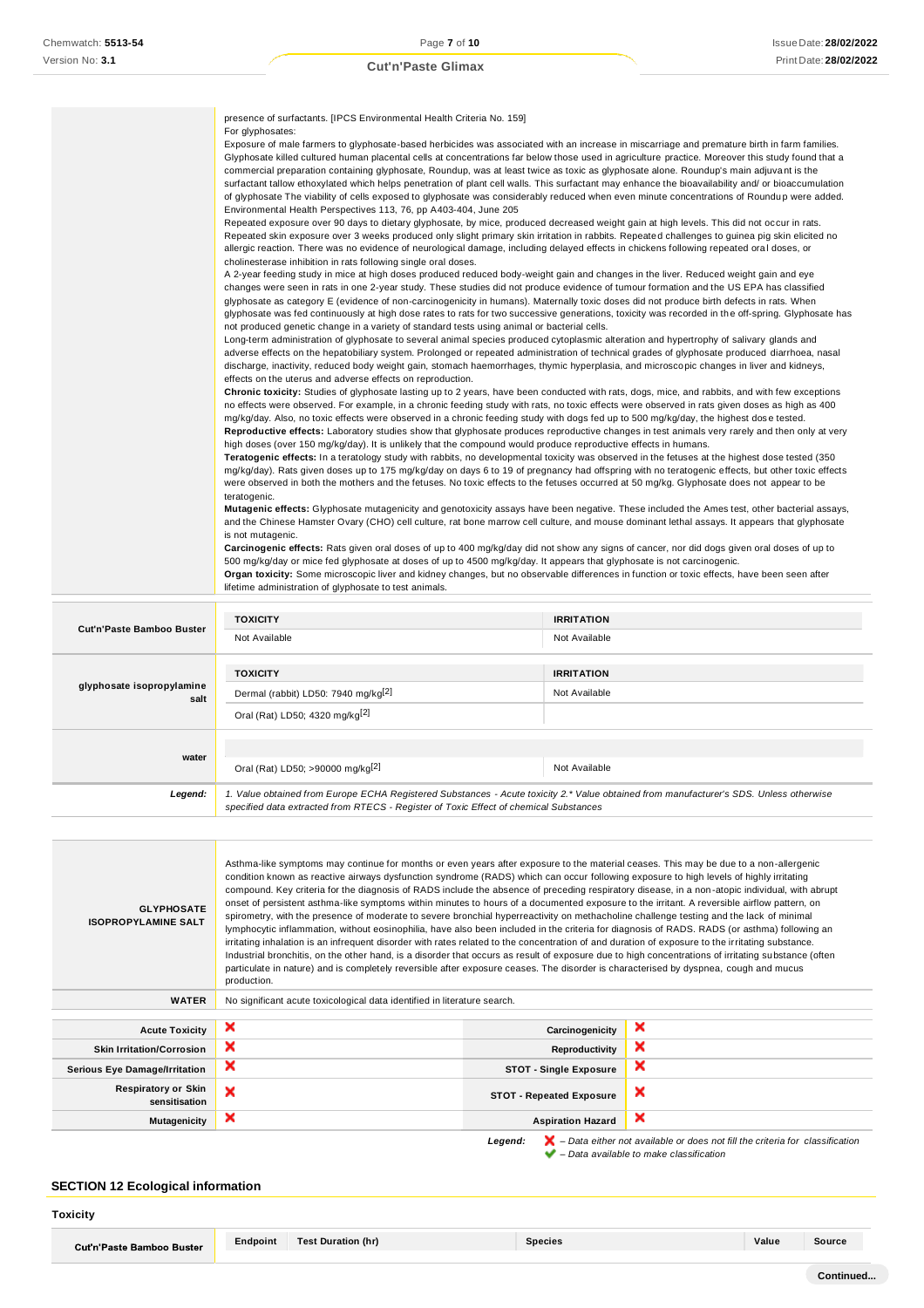#### Not<br>Available Available Not Available Not Available Not Available Not Available **Endpoint Test Duration (hr) Species Value Source** LC50 96h Fish 1.814mg/l 4 **glyphosate isopropylamine salt** EC50 EC50 72h 48h Algae or other aquatic plants Crustacea 1.89-3.26mg/L 4.01-6.41mg/l 4 4 NOEC(ECx) 96h Fish 0.001mg/L 4 EC50 96h Algae or other aquatic plants 0.31-0.37mg/L 4 **water** Not Available Not Available Not Available Not Available Not Available *Legend: Extracted from 1. IUCLID Toxicity Data 2. Europe ECHA Registered Substances - Ecotoxicological Information - Aquatic Toxicity 4. US EPA, Ecotox database - Aquatic Toxicity Data 5. ECETOC Aquatic Hazard Assessment Data 6. NITE (Japan) - Bioconcentration Data 7. METI (Japan) - Bioconcentration Data 8. Vendor Data*

#### **DO NOT** discharge into sewer or waterways.

### **Persistence and degradability**

| Ingredient                       | Persistence: Water/Soil               | Persistence: Air |
|----------------------------------|---------------------------------------|------------------|
| water                            | LOW                                   | LOW              |
| <b>Bioaccumulative potential</b> |                                       |                  |
| Ingredient                       | <b>Bioaccumulation</b>                |                  |
|                                  | No Data available for all ingredients |                  |
|                                  |                                       |                  |

# **Mobility in soil**

| ___<br>Ingredient | <b>Mobility</b>                       |
|-------------------|---------------------------------------|
|                   | No Data available for all ingredients |

### **SECTION 13 Disposal considerations**

| Waste treatment methods      |                                                                                                                                                                                                                                                             |  |
|------------------------------|-------------------------------------------------------------------------------------------------------------------------------------------------------------------------------------------------------------------------------------------------------------|--|
| Product / Packaging disposal | Recycle wherever possible or consult manufacturer for recycling options.<br>Consult State Land Waste Authority for disposal.<br>Bury or incinerate residue at an approved site.<br>Recycle containers if possible, or dispose of in an authorised landfill. |  |

Ensure that the hazardous substance is disposed in accordance with the Hazardous Substances (Disposal) Notice 2017

### **Disposal Requirements**

Not applicable as substance/ material is non hazardous.

### **SECTION 14 Transport information**

| <b>Labels Required</b>  |                |
|-------------------------|----------------|
| <b>Marine Pollutant</b> | <b>NO</b>      |
| <b>HAZCHEM</b>          | Not Applicable |

# **Land transport (UN): NOT REGULATED FOR TRANSPORT OF DANGEROUS GOODS**

### **Air transport (ICAO-IATA / DGR): NOT REGULATED FOR TRANSPORT OF DANGEROUS GOODS**

**Sea transport (IMDG-Code / GGVSee): NOT REGULATED FOR TRANSPORT OF DANGEROUS GOODS**

### **Transport in bulk according to Annex II of MARPOL and the IBC code**

### Not Applicable

### **Transport in bulk in accordance with MARPOL Annex V and the IMSBC Code**

| <b>Product name</b>   | Group                       |
|-----------------------|-----------------------------|
| e isopropylamine salt | Not Available               |
| water                 | N <sub>0</sub><br>Available |

### **Transport in bulk in accordance with the ICG Code**

| <b>Product name</b>            | Ship Type     |
|--------------------------------|---------------|
| glyphosate isopropylamine salt | Not Available |
| water                          | Not Available |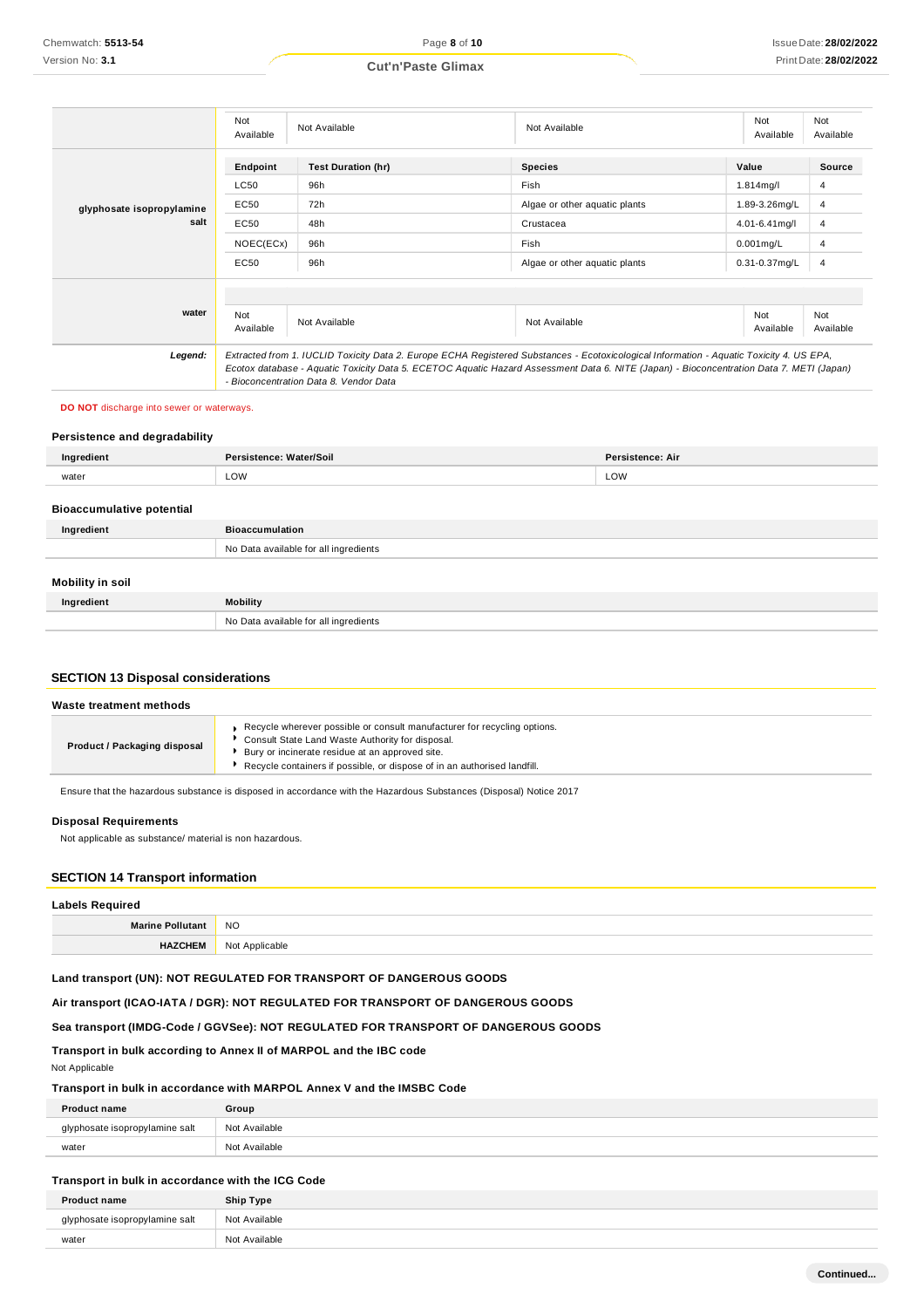## **SECTION 15 Regulatory information**

### **Safety, health and environmental regulations / legislation specific for the substance or mixture**

This substance is to be managed using the conditions specified in an applicable Group Standard

| <b>HSR Number</b> | <b>Group Standard</b> |
|-------------------|-----------------------|
| HSR100766         | Not Available         |
|                   |                       |

Please refer to Section 8 of the SDS for any applicable tolerable exposure limit or Section 12 for environmental exposure limit.

#### I **glyphosate isopropylamine salt is found on the following regulatory lists**

Chemical Footprint Project - Chemicals of High Concern List International Agency for Research on Cancer (IARC) - Agents Classified by the IARC Monographs

International Agency for Research on Cancer (IARC) - Agents Classified by the IARC Monographs - Group 2A: Probably carcinogenic to humans New Zealand Approved Hazardous Substances with controls

New Zealand Hazardous Substances and New Organisms (HSNO) Act - Classification of Chemicals

New Zealand Hazardous Substances and New Organisms (HSNO) Act - Classification of Chemicals - Classification Data

New Zealand Inventory of Chemicals (NZIoC)

### **water is found on the following regulatory lists**

New Zealand Inventory of Chemicals (NZIoC)

### **Hazardous Substance Location**

Subject to the Health and Safety at Work (Hazardous Substances) Regulations 2017.

| <b>Hazard Class</b> | $\rightarrow$ +i+ine |
|---------------------|----------------------|
| Not Applicable      | Not Applicable       |

### **Certified Handler**

Subject to Part 4 of the Health and Safety at Work (Hazardous Substances) Regulations 2017.

| <b>Class of substance</b> | Quantities     |
|---------------------------|----------------|
| Not Applicable            | Not Applicable |

Refer Group Standards for further information

Do not apply on or around food and crops intended for humans or animals.

### **Maximum quantities of certain hazardous substances permitted on passenger service vehicles**

Subject to Regulation 13.14 of the Health and Safety at Work (Hazardous Substances) Regulations 2017.

| <b>Hazard Class</b> | Gas (aggregate water capacity in mL) | Liquid (L)     | Solid (kg)     | Maximum quantity per package for each classification |
|---------------------|--------------------------------------|----------------|----------------|------------------------------------------------------|
| Not Applicable      | Not Applicable                       | Not Applicable | Not Applicable | I Not Applicable                                     |

### **Tracking Requirements**

Not Applicable

### **National Inventory Status**

| <b>National Inventory</b>                          | <b>Status</b>                                                                                                                                                                                     |
|----------------------------------------------------|---------------------------------------------------------------------------------------------------------------------------------------------------------------------------------------------------|
| Australia - AIIC / Australia<br>Non-Industrial Use | Yes                                                                                                                                                                                               |
| Canada - DSL                                       | Yes                                                                                                                                                                                               |
| Canada - NDSL                                      | No (glyphosate isopropylamine salt; water)                                                                                                                                                        |
| China - IECSC                                      | Yes                                                                                                                                                                                               |
| Europe - EINEC / ELINCS / NLP                      | Yes                                                                                                                                                                                               |
| Japan - ENCS                                       | No (glyphosate isopropylamine salt)                                                                                                                                                               |
| Korea - KECI                                       | No (glyphosate isopropylamine salt)                                                                                                                                                               |
| New Zealand - NZIoC                                | Yes                                                                                                                                                                                               |
| Philippines - PICCS                                | No (glyphosate isopropylamine salt)                                                                                                                                                               |
| USA - TSCA                                         | No (glyphosate isopropylamine salt)                                                                                                                                                               |
| Taiwan - TCSI                                      | Yes                                                                                                                                                                                               |
| Mexico - INSQ                                      | No (glyphosate isopropylamine salt)                                                                                                                                                               |
| Vietnam - NCI                                      | Yes                                                                                                                                                                                               |
| Russia - FBEPH                                     | Yes                                                                                                                                                                                               |
| Legend:                                            | Yes = All CAS declared ingredients are on the inventory<br>No = One or more of the CAS listed ingredients are not on the inventory. These ingredients may be exempt or will require registration. |

### **SECTION 16 Other information**

| <b>Revision Date</b> | 28/02/2022     |
|----------------------|----------------|
| Initi<br>Date        | 1/2021<br>25/1 |

### **SDS Version Summary**

| Version |
|---------|
|         |